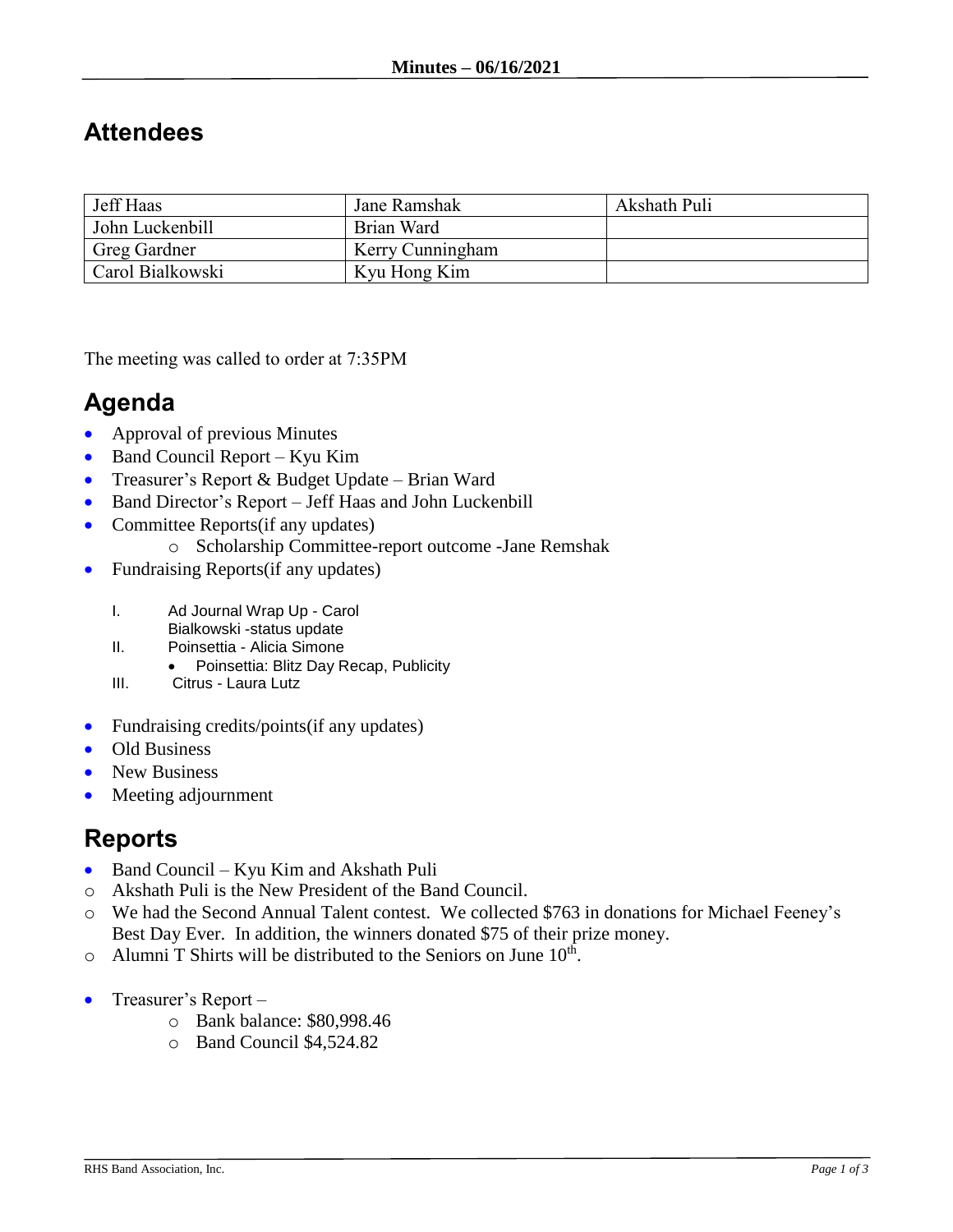- Band Directors' Report Jeff Haas and John Luckenbill
	- $\circ$  We are getting ready for the performance on June 10<sup>th</sup>. It had to be moved due to the Primary Elections are on June 8<sup>th</sup>.
	- o It is great having everyone back at school.
	- o The Saxophone Ensemble has been rehearsing outdoors. The Jazz Ensembles have one in person and one remote. We will be having a concert next Tuesday.
	- o The school bought several instruments. We will be able to retire some older instruments
	- o We will need to start thinking about a chair for Jazz in the Wood next year.
	- o We are starting planning for the 100 Year anniversary. We would like to get music commissioned.
	- $\circ$  The Small Ensemble concert is on June 3<sup>rd</sup> at the Band Shell.
	- o The Wind Ensemble will be performing on Memorial Day
	- o Next years Wind Ensemble will perform for the graduation.
- Marching Band Report John Luckenbill
	- o We are starting rehearsals for Marching Band. We have 88 members. The number of Freshman are low however we have 26 rookies.
	- o US Bands restructured from 6 to 5 size groups. We will be competing in Group 4(80-100 members)
	- o Band Camp is in the process of happening. We are completing the COVID accommodations document which needs to be approved.
	- $\circ$  The July 4<sup>th</sup> parade is on, current COVID protocols will be followed.
- Scholarship Committee-The video has been sent in and the check request have been sent to the Treasurer.
- Fund Raising Report-tabled
- Ad Journal -Carol Bialkowski, Ad Journal Chair
	- $\circ$  Distribution will be at the concert on June 10<sup>th</sup>.
- New Business
	- o Commissions for the 100th anniversary. We would like to have a new piece written for most of our groups (Symphonic, Concert, Wind and Jazz Bands) to perform.
	- o We are also considering some travel with the band for next year.
	- o Next meeting, we need to address the slate of officers for next year, work on the budget and find chairs people for the fundraisers.

## **Motions**

| Motion | First | Second | Vote      | <b>Status</b> |
|--------|-------|--------|-----------|---------------|
| . .    |       |        | For       | Approved      |
|        |       |        | 0 Against |               |
|        |       |        | For       | Approved      |
|        |       |        | Against   |               |
|        |       |        | For       | Approved      |